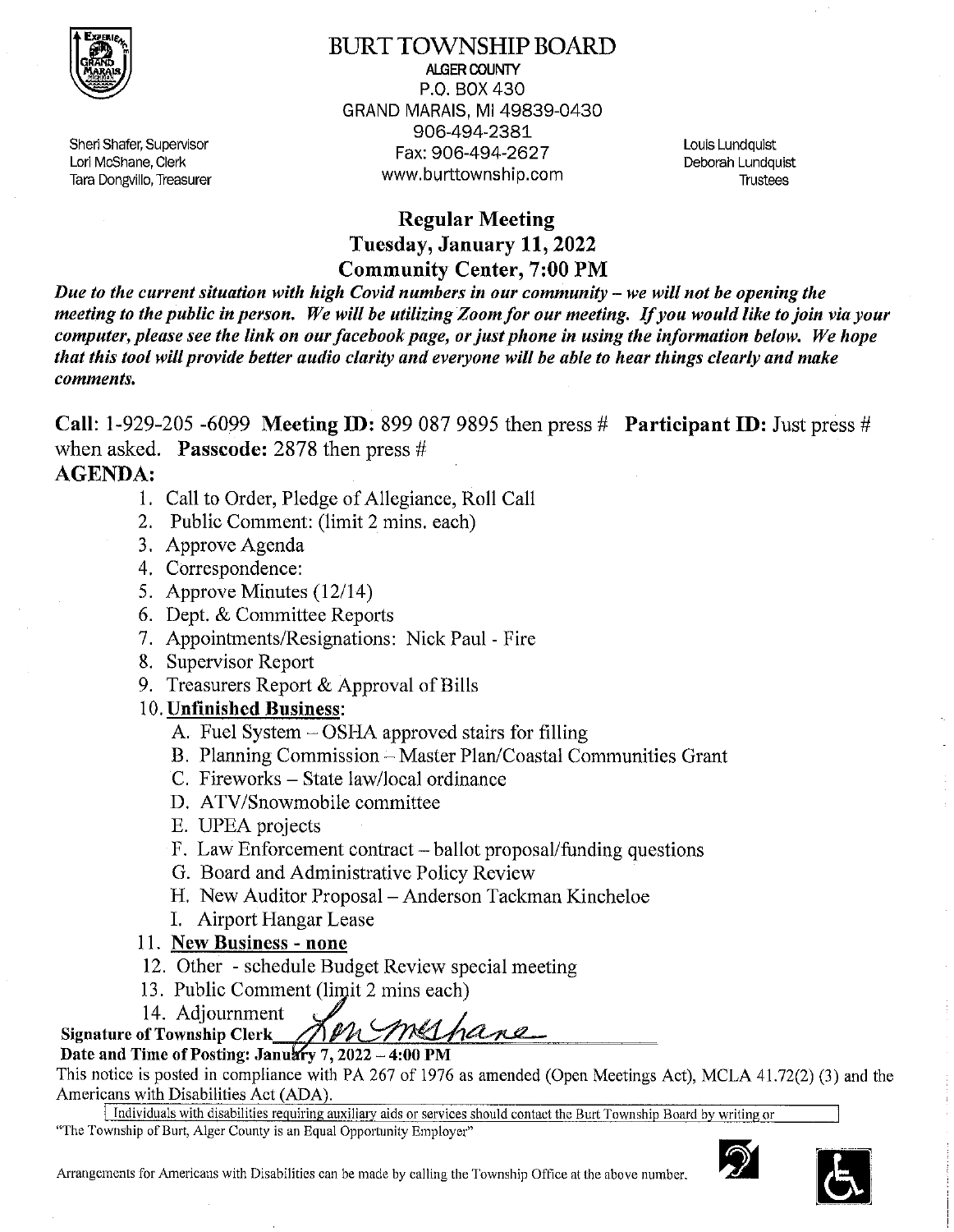# Assessing

Entered deeds, PTAs, address changes and PREs. Finished entering the parcel splits and combinations for the vear. Also finishing up sales studies for the year as we now have the final studies from Alger County Equalization. We sent out personal property statements and forms.

# **Fire**

None

# Library

HAPPY NEW YEAR TO ALL! On we go in to the brave new world of 2022! Watch out-keep your head down! Oh, we'll be all right!

\*Well, Old Man Winter is here. He took his time getting here but now-no doubt, he is here! And with that, I will complement our "brave lads of plow and snow shovel" for the great work they do around the library! Bravo to them! We never have to worry about gaining access or egress to the library as they are usually done with snow removal before anybody gets here! Great service! It's snowing out right now and supposedly more on the way. (And by the snowmobile traffic, you can tell that season has started too!)

\*The new computer desk for the Annex has arrived, been assembled and it is in place in the Annex...fits right in over there! And the new computer has been placed on it awaiting connection to the 'net and the arrival of Ancestry.com, whenever that will be. But that's some progress!

\*I have located the User's Manual for the "new" printer/copier and am working on it. As soon as I have "mastered" that little task, I am moving the old copier to the Annex where it will live-on a nice new tableadjacent to the new computer. Should prove popular with the public next summer-when all the tourists and returnees come back.

\*The new copy machine will end up being moved over next to this computer. An extra shelf unit from the Annex will be moved in here, TO HOUSE MORE BOOKS! We are getting there!

\*We got through the holiday with but minimal hassle concerning the Inter-Library Loan Program with Munising. There were a couple of schedule changes but everything is back to normal now. Whew! (yes, it's nice to return to "normal", whatever that is!).

\*Visitation is slow but steady. My "champion patron"-she checks out 6-8 books at a time - just left. Vented a bit about snowmobiles so I gave her a survey to fill out!

\*Fiscal/Friends of the Library checking account is at: 953.26 (PSB: 12/16/2021). (about all I spend on down here is subscriptions).

That's it for this month's library report. Have a safe and happy winter, and see you at the UP 200 Dog Sled Race!

Roger Pilon, Librarian

## Park

Closed for the Season. Reservations open February  $1<sup>st</sup>(a)$  Noon

## **Public Works**

- Daily snow shoveling, plowing and snow blowing at the Township Offices, Medical Center, Community  $\blacksquare$ Center, Library, Fire and Ambulance Building, Fuel System and Water Department. Most of our time is spent on snow removal.
- Fitness center was filthy and needed a deep cleaning. Machines were moved, floors swept, vacuumed,  $\blacksquare$ degreased and special wax applied for the gym mats.
- Small section of orange safety fence erected at the top of Alger Ave and near the basketball courts to try  $\blacksquare$ and control snowmobile traffic in those areas.
- Repaired a faulty drain in the community center kitchen. The unit may need to be replaced in the future.
- Ice rink started at the tennis courts near the recreation pole building. Cold temps have allowed us to make a lot of ice quickly. Ice skating should be open in a week or two.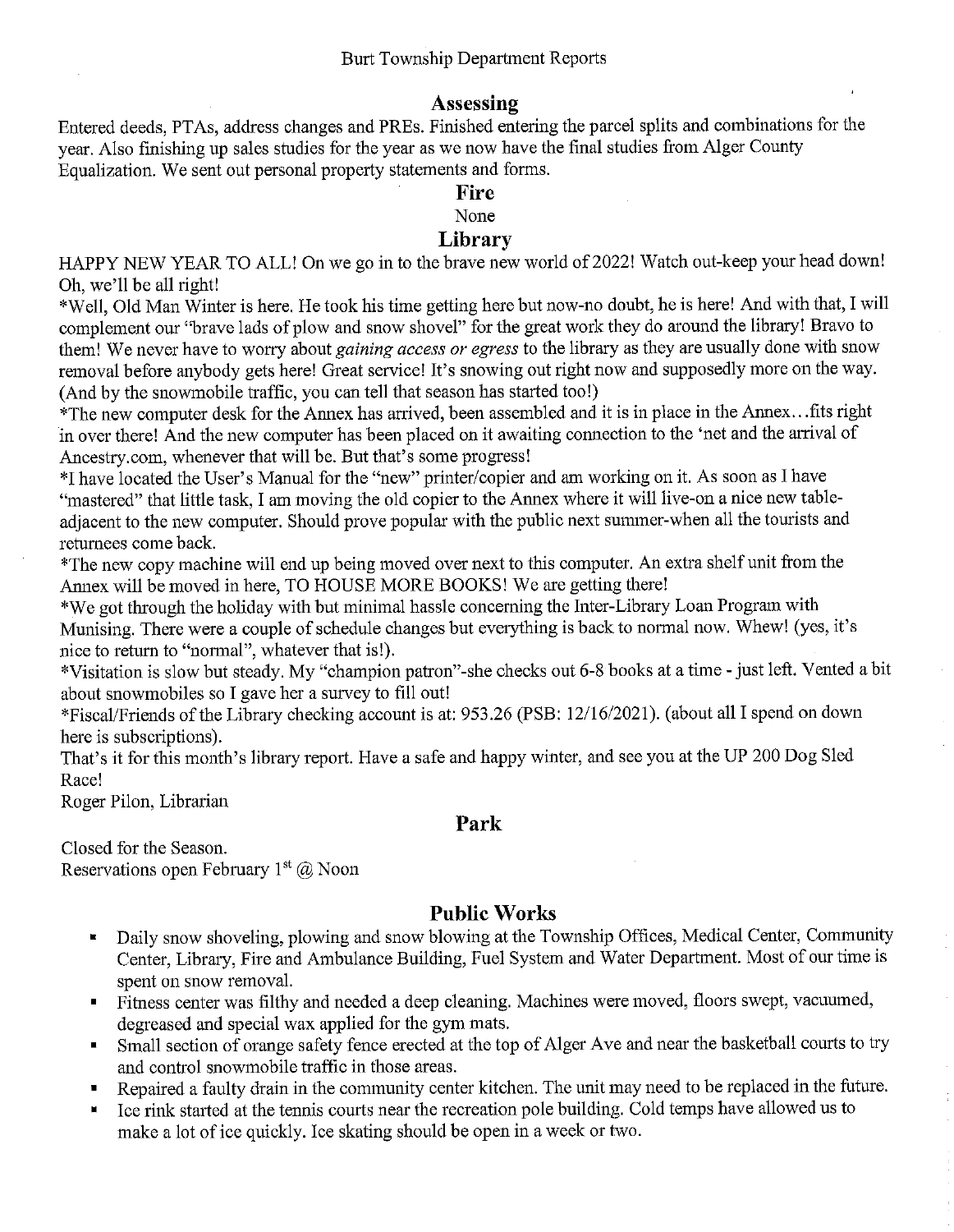- Christmas lights will start to come down next week weather permitting. Decorations and mounting  $\blacksquare$ hardware are uninstalled, repaired, dried out and organized before storing away for season.
- New fuel system construction has mostly been completed we are still waiting on Northwest petroleum to supply a set of osha approved stairs for tank access and fuel deliveries.
- Recycling has returned to the recreation pole building at the community center 9am-12pm. Dates are  $\blacksquare$ posted on the township website.

# **Water Department**

- Remember to protect your water lines from the cold temperatures this winter season. Avoid plowing over  $\blacksquare$ underground water lines that run to your house. Snow has insulation properties and will prevent frost from reaching your underground water lines. Close crawl space vents and block off any drafts that could freeze and break your water lines under your house. Check the township website for more tips to protect your water lines this winter.
- Continued work with UP Engineers on a future project to replace the last of our old water main and water services on the system which is mainly on Wilson Street. A representative from UP engineers was on site just before Christmas. We spent most of two days working with the surveyor locating existing water infrastructure so the data can be recorded for future design. Data includes all houses and landmarks on the water system in the specific areas.
- Snow removal around fire hydrants and water system buildings. П
- Seasonal water service calls for fall customers leaving for the season on the water system. We spend a large portion of our time with this and looking into customer water leaks. We also help customers re-install their meters if needed.
- Per- and polyfluoroalkyl substances (PFAS) testing completed per EGLE requirements for this monitoring  $\blacksquare$ season (second test new 2021).
- Partial chemistry testing completed of our source wells for 2021.  $\blacksquare$
- 2020 consumer confidence report is completed. The report is on the township website and posted throughout  $\blacksquare$ the community. burttownship.com
- Testing of our water changes from year to year and the frequency of different samples required goes from  $\blacksquare$ monthly all the way to 1/108 months. We test for everything from pesticides to radiological testing.
- Monthly water meter reading for billing customers. Trouble shooting accounts that don't read properly due  $\blacksquare$ to damage or technical problems with meters/billing system.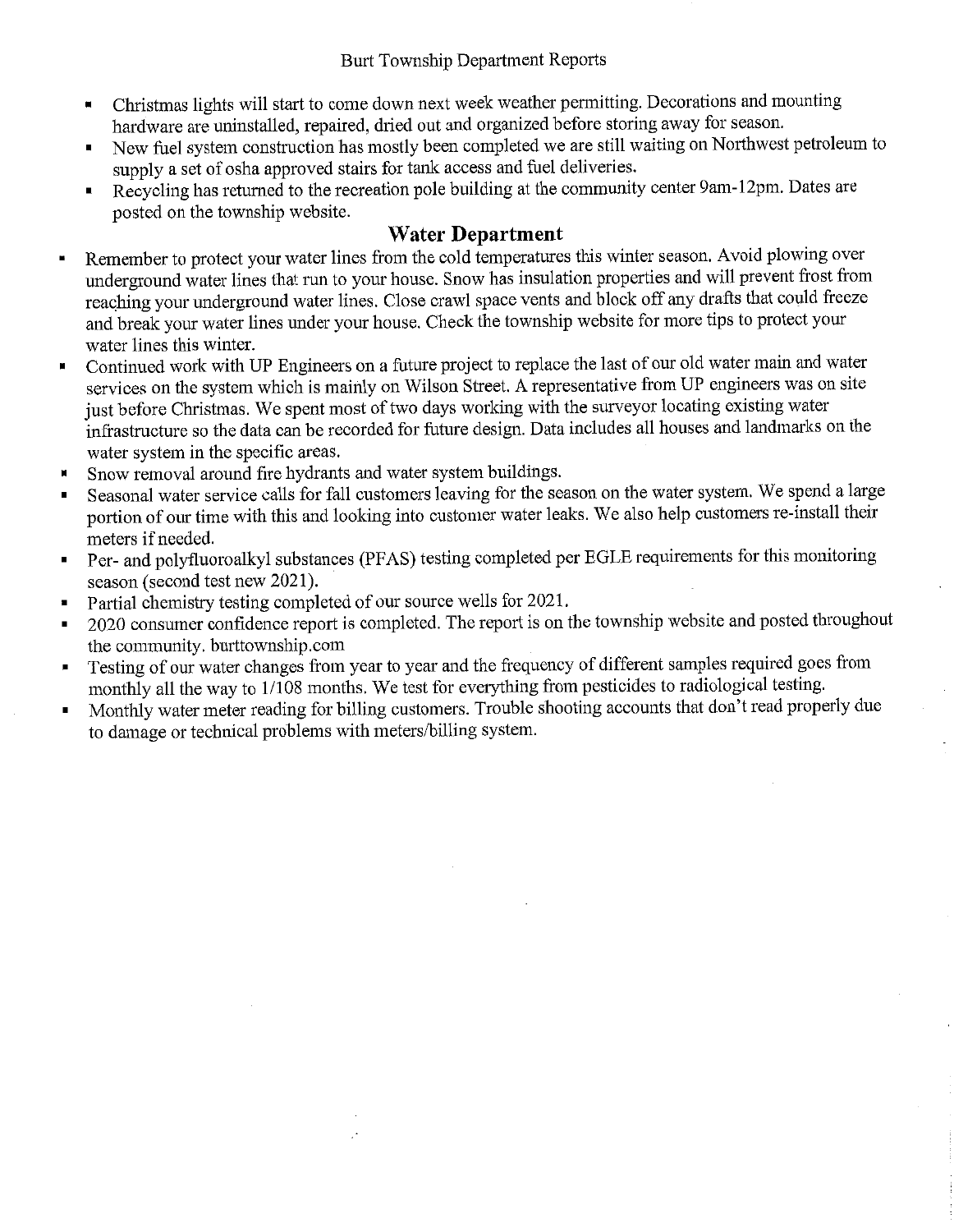01/10/2022 02:27 PM User: LORI DB: Burt Township

### INVOICE APPROVAL BY INVOICE REPORT FOR BURT TOWNSHIP INVOICE ENTRY DATES 03/10/2021 - 01/12/2022 BOTH JOURNALIZED AND UNJOURNALIZED

OPEN

 $\bar{z}$ 

÷  $\mathcal{I}$ 

|                     | Vendor Code Vendor Name<br>Invoice<br>Description                             | Amount             |
|---------------------|-------------------------------------------------------------------------------|--------------------|
| 010                 | ALGER- DELTA COOPERATIVE ELECTRIC A<br>DEC ELEC USAGE DEC 2021 ELECTRIC USAGE | 2,822.27           |
|                     | TOTAL FOR: ALGER- DELTA COOPERATIVE ELECTRIC A                                | 2,822.27           |
| 589                 | AMAZON CAPITAL SERVICES                                                       |                    |
|                     | 11CP-F1XY-HHNT CLAMPS<br>TOTAL FOR: AMAZON CAPITAL SERVICES                   | (69.53)<br>(69.53) |
|                     |                                                                               |                    |
| 050                 | BOWMAN GAS & OIL CO.<br>ACCRT 0116<br>POROPANE                                | 487.16             |
|                     | ACCT 00393<br>PROPANE                                                         | 892.13             |
|                     | ACCT 00513<br>PROPANE                                                         | 348.05             |
|                     | ACCT 00514<br>PROPANE                                                         | 362.03             |
|                     | TOTAL FOR: BOWMAN GAS & OIL CO.                                               | 2,089.37           |
| 571                 | ELECTION SOURCE                                                               |                    |
|                     | $21 - 4074$<br>MAINTENANCE CONTRACT                                           | 615.00             |
|                     | TOTAL FOR: ELECTION SOURCE                                                    | 615.00             |
| 105                 | FISH & HUNT SHOP<br>303114                                                    | 250.00             |
|                     | SERVICE SNOWMOBILES AMBULANCE<br>TOTAL FOR: FISH & HUNT SHOP                  | 250.00             |
|                     |                                                                               |                    |
| 113                 | FOX RIVER AUTO<br>00481321<br>SEAFOAM/OIL FILTER/ETC                          | 327.14             |
|                     | TOTAL FOR: FOX RIVER AUTO                                                     | 327.14             |
| 418                 | GRAINGER                                                                      |                    |
|                     | 9155003982<br>DRAIN CLEANER - FLOOR CLEANER                                   | 137.26             |
| TOTAL FOR: GRAINGER |                                                                               | 137.26             |
| 125                 | GRAND MARAIS CHAMBER OF COMMERCE                                              |                    |
|                     | 2022 MEMBERSHIP 2022 MEMBERSHIP                                               | 100.00             |
|                     | TOTAL FOR: GRAND MARAIS CHAMBER OF COMMERCE                                   | 100.00             |
|                     | 139 HIAWATHA TELEPHONE                                                        |                    |
|                     | 1471466 ACCT 0049677-9 TELEPHONE                                              | 582.54             |
|                     | TOTAL FOR: HIAWATHA TELEPHONE                                                 | 582.54             |
| 517                 | KELLEY MARKETING<br>2335<br>HOSTING AND MAINTENANCE                           | 450.00             |
|                     | TOTAL FOR: KELLEY MARKETING                                                   | 450.00             |
| 222                 | NATIONAL FIRE PROTECTION ASSOCIATIO                                           |                    |
|                     | YEARLY MEMBER YEARLKY MEMBERSHIP DUES                                         | 175.00             |
|                     | TOTAL FOR: NATIONAL FIRE PROTECTION ASSOCIATIO                                | $-175.00$          |
| 299                 | SH GRAND MARAIS                                                               |                    |
|                     | 2603<br>VARIOUS SUPPLIES                                                      | 120.94             |
|                     | TOTAL FOR: SH GRAND MARAIS                                                    | 120.94             |
| 306                 | TECK SOLUTIONS, INC.                                                          |                    |
|                     | TS123121-101467 MONTHLY LABOR AND CONSULTING CHARGES                          | 70.00              |
|                     | TOTAL FOR: TECK SOLUTIONS, INC.                                               | 70.00              |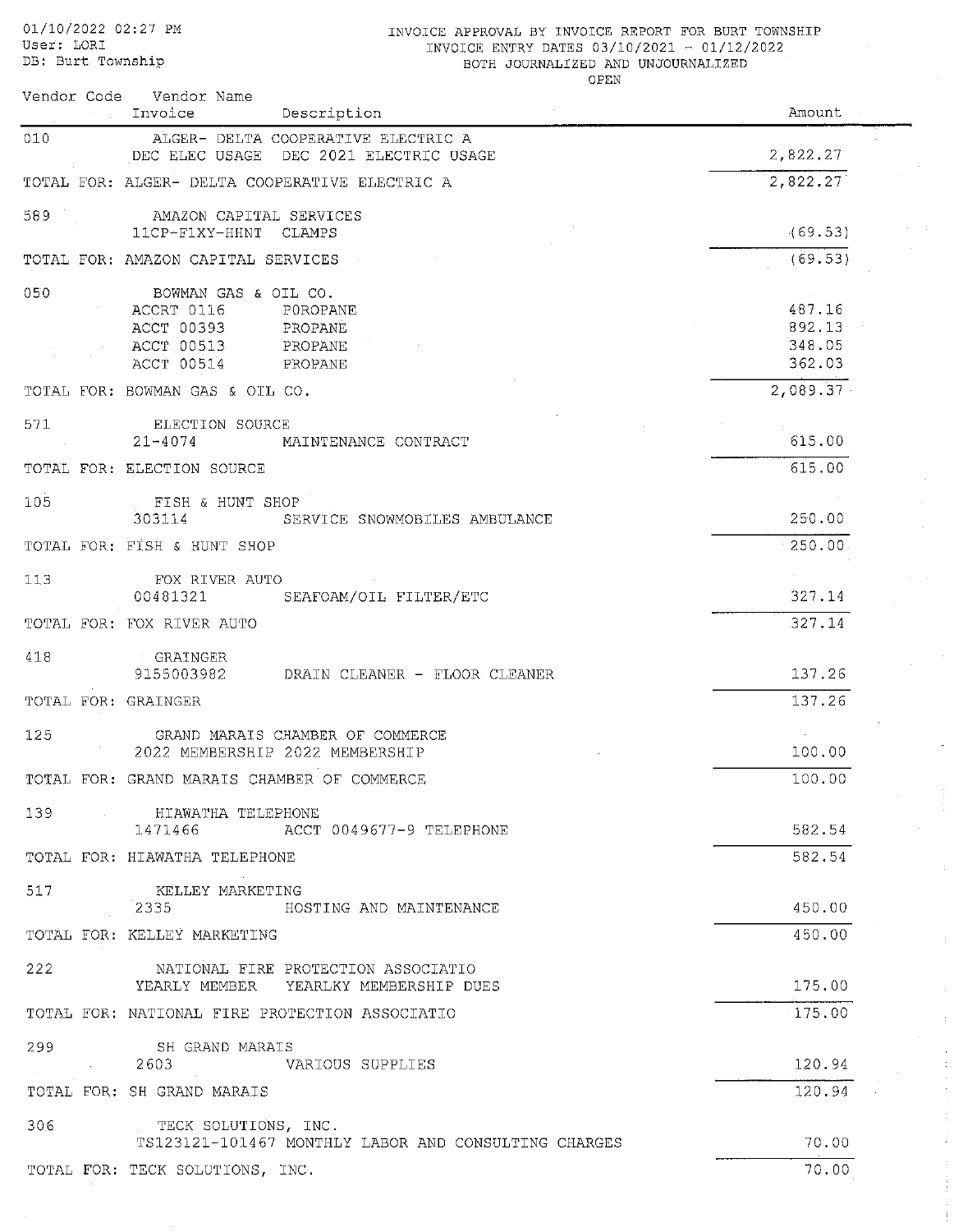01/10/2022 02:27 PM User: LORI DB: Burt Township

### INVOICE APPROVAL BY INVOICE REPORT FOR BURT TOWNSHIP INVOICE ENTRY DATES 03/10/2021 - 01/12/2022 BOTH JOURNALIZED AND UNJOURNALIZED

OPEN

| Vendor Code Vendor Name                 |                   |
|-----------------------------------------|-------------------|
| Invoice<br>Description                  | Amount            |
| 561.<br>TINTI, STEVEN J.                |                   |
| 12/28/2021<br>FIREWORKS ORDINANCE       | 384.90            |
| TOTAL FOR: TINTI, STEVEN J.             | 384.90            |
| 583<br>UP OFFICE EOUIPMENT              |                   |
| 11897<br>MAINTENANCE CONTRACT           | 294.79            |
| TOTAL FOR: UP OFFICE EQUIPMENT          | 294.79            |
| 331<br>VERIZON WIRELESS                 |                   |
| 9895895063 MONTHLY WIRELESS PHONE BILL  | 135.47            |
| TOTAL FOR: VERIZON WIRELESS             | 135.47            |
| 336<br>WATER DEPARTMENT                 |                   |
| DEC WATER USAGE DEC 2021 WATER USAGE    | 1,699.14          |
| TOTAL FOR: WATER DEPARTMENT             | 1,699.14          |
| WHITE WATER ASSOCIATES, INC.<br>341     |                   |
| WATER ANALYSIS<br>177214                | 51.00             |
| TOTAL FOR: WHITE WATER ASSOCIATES, INC. | 51.00             |
|                                         |                   |
| TOTAL - ALL VENDORS                     | 10,235.29         |
| FUND TOTALS:                            | <b>Contractor</b> |
| Fund 101 - GENERAL FUND                 | 2,868.95          |
| Fund 206 $-$ FIRE FUND                  | 703.00            |
| Fund 246 - TOWNSHIP IMPROVEMENT FUND    | 1,601.94          |
| Fund 291 - MEDICAL CENTER               | 154.72            |
| Fund 505 - AMBULANCE FUND               | 668.54            |
| Fund 508 - PARK/ RECREATION FUND        | 2, 241.33         |
| Fund $585 - FUEL$                       | 107.26            |
| Fund 591 - WATER FUND                   | 1,723.07          |
| Fund $594 - \text{MARINA}$              | 166.48            |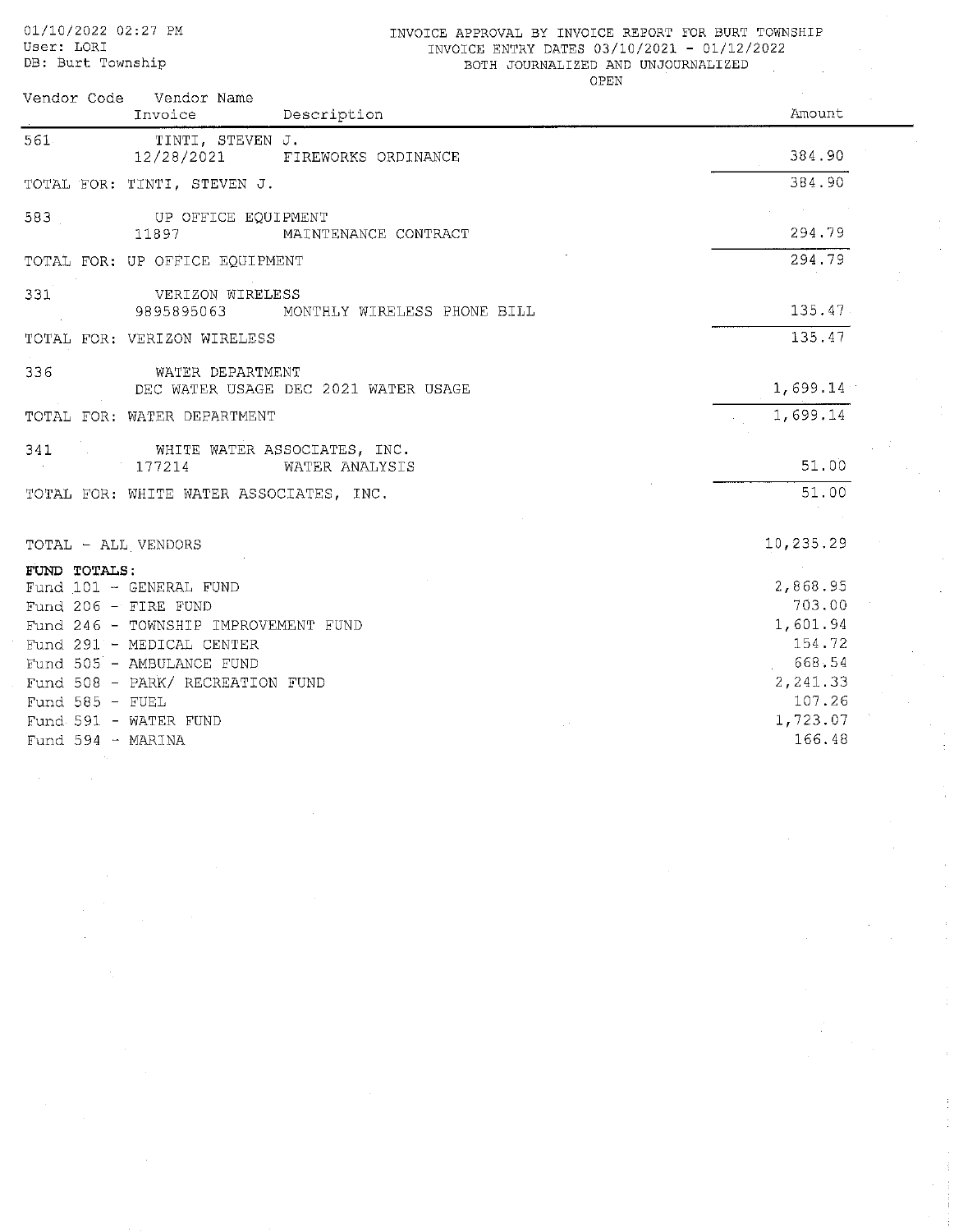01/10/2022 02:26 PM

Bank

 $Check$ 

Vendor.

App

Vendor Name

 $\sim$ 

User: LORI DB: Burt Township

Check Date

# CHECK REGISTER FOR BURT TOWNSHIP

Description

CHECK DATE FROM 12/15/2021 - 01/11/2022

|                           |                    | Bank DEBIT DEBIT CARD ACCT.      |          |                      |                                                                                                                                                                                                                                          |        |
|---------------------------|--------------------|----------------------------------|----------|----------------------|------------------------------------------------------------------------------------------------------------------------------------------------------------------------------------------------------------------------------------------|--------|
| 12/29/2021                | DEBIT              | 873                              | AP.      | 255                  |                                                                                                                                                                                                                                          |        |
| 12/30/2021                | DEBIT              | 886                              | AP       | 546                  |                                                                                                                                                                                                                                          |        |
| 01/03/2022                | DEBIT              | 890                              | AP       | 023                  |                                                                                                                                                                                                                                          |        |
| 01/04/2022                | DEBIT              | 889<br>AP<br>AP<br>AP            |          | 023                  |                                                                                                                                                                                                                                          |        |
| 01/10/2022                | DEBIT              | 888                              |          | 244                  |                                                                                                                                                                                                                                          |        |
| 01/10/2022                | DEBIT              | 891                              |          | MISC                 |                                                                                                                                                                                                                                          |        |
|                           |                    |                                  |          |                      | EXERIBONITE<br>CARBONITE FUEL SYSTEM BACKUP PROGRAM<br>MAZON.COM SAFCO DESKSIDE WIRE MACHINE STAND - LIBR 90.00<br>MAZON.COM MONTHLY ONLINE BANKLING FEE<br>PEOPLES STATE BANK OF MUNISING MONTHLY ONLINE BANKLING FEE<br>TRIAL - ONE MO |        |
| Total of 6 Disbursements: |                    |                                  |          |                      |                                                                                                                                                                                                                                          | 406.49 |
| Bank GEN GENERAL CHECKING |                    |                                  |          |                      |                                                                                                                                                                                                                                          |        |
| 12/15/2021                | GEN                | 12394                            | ΆP       | 006                  |                                                                                                                                                                                                                                          |        |
| 12/15/2021                | GEN                | 12395<br>$\sim 100$ km s $^{-1}$ | ΑP       | 010                  |                                                                                                                                                                                                                                          |        |
| 12/15/2021                | GEN                | 12396                            | AP       | 050                  |                                                                                                                                                                                                                                          |        |
| 12/15/2021                | GEN                | 12397                            | АP       | 058                  |                                                                                                                                                                                                                                          |        |
| 12/15/2021                | GEN                | 12398                            | ΆP       | 101                  |                                                                                                                                                                                                                                          |        |
| 12/15/2021                | GEN                | 12399                            | ΑP       | 418                  |                                                                                                                                                                                                                                          |        |
| 12/15/2021                | GEN                | 12400                            | ΑP       | 490                  |                                                                                                                                                                                                                                          |        |
| 12/15/2021                | GEN                | 12401                            | ΆP       | 130                  |                                                                                                                                                                                                                                          |        |
| 12/15/2021                | GEN                | 12402                            | AP       | 139                  |                                                                                                                                                                                                                                          |        |
| 12/15/2021                | GEN                | 12403                            | AP       | 175                  |                                                                                                                                                                                                                                          |        |
| 12/15/2021                | GEN                | 12404                            | ΑP       | 560                  |                                                                                                                                                                                                                                          |        |
| 12/15/2021                | GEN                | 12405                            | AP       | 389                  |                                                                                                                                                                                                                                          |        |
| 12/15/2021                | GEN                | 12406                            | ΑP       | 231<br>299           |                                                                                                                                                                                                                                          |        |
| 12/15/2021                | GEN                | 12409                            | АP       |                      |                                                                                                                                                                                                                                          |        |
| 12/15/2021                | GEN                | 12410                            | AP       | 300                  |                                                                                                                                                                                                                                          | 0.00 V |
| 12/15/2021<br>12/15/2021  | GEN<br>GEN         | 12411<br>12412                   | ΆP<br>ΆP | 561<br>323           |                                                                                                                                                                                                                                          |        |
| 12/15/2021                | $\mathop{\rm GEM}$ | 12413                            | AP       | 583                  |                                                                                                                                                                                                                                          |        |
| 12/15/2021                | GEN                | 12414                            | AP       | 329                  |                                                                                                                                                                                                                                          |        |
| 12/15/2021                | GEN                | 12415                            | AP       | 331                  |                                                                                                                                                                                                                                          |        |
| 12/15/2021                | <b>GEN</b>         | 12416                            | ΑP       | 336                  |                                                                                                                                                                                                                                          |        |
| 12/15/2021                | GEN                | 12417                            | AP       | 341                  |                                                                                                                                                                                                                                          |        |
| 12/15/2021                | GEN                | 12418                            | AP       | 578                  |                                                                                                                                                                                                                                          |        |
| 12/15/2021                | GEN                | 12419                            | AP       | 038<br>$\sim$ $\sim$ |                                                                                                                                                                                                                                          |        |
| 12/15/2021                | GEN                | 12420                            | ΆP       | 300                  |                                                                                                                                                                                                                                          |        |
| 12/15/2021                | GEN                | 12407                            | AP       | 248                  |                                                                                                                                                                                                                                          |        |
| 12/15/2021                | GEN                | 12408                            | AP.      | 263                  |                                                                                                                                                                                                                                          |        |
| 12/16/2021                | GEN                | 12421                            | ΑP       | 244                  |                                                                                                                                                                                                                                          |        |
| 12/16/2021                | GEN                | 12422                            | AP       | 497                  |                                                                                                                                                                                                                                          |        |
| 12/20/2021                | GEN                | 12423                            | AP       | 119                  |                                                                                                                                                                                                                                          |        |
| 12/20/2021                | GEN                | 12424                            | ΆP       | 217                  |                                                                                                                                                                                                                                          |        |
| 12/22/2021                | GEN                | 1276(E)                          | AP       | 242                  |                                                                                                                                                                                                                                          |        |
| 12/28/2021                | GEN                | 1277(E)                          | ΆP       | 242                  |                                                                                                                                                                                                                                          |        |
| 12/28/2021                | GEN                | 12425                            | ΆP       | 263                  |                                                                                                                                                                                                                                          |        |
| 01/03/2022                | GEN                | 12426                            | AP       | 576                  |                                                                                                                                                                                                                                          |        |
| 01/03/2022                | GEN                | 1283(E)                          | ΑP       | 584                  |                                                                                                                                                                                                                                          |        |
| 01/04/2022                | <b>GEN</b>         | 1278(E)                          | ΆP       | 2.42                 |                                                                                                                                                                                                                                          |        |
| 01/05/2022                | <b>GEN</b>         | 12427                            | ΑP       | 020                  |                                                                                                                                                                                                                                          |        |
| 01/05/2022                | GEN                | 12428                            | AP       | 284                  |                                                                                                                                                                                                                                          |        |
| 01/05/2022                | <b>GEN</b>         | 1280(E)                          | АP       | 397                  |                                                                                                                                                                                                                                          |        |
| 01/05/2022                | GEN                | 1281(E)                          | ΑP       | 398                  |                                                                                                                                                                                                                                          |        |
| 01/10/2022                | GEN                | 1279(E)                          | ΆP       | 451                  |                                                                                                                                                                                                                                          |        |

Page:  $1/3$ 

Amount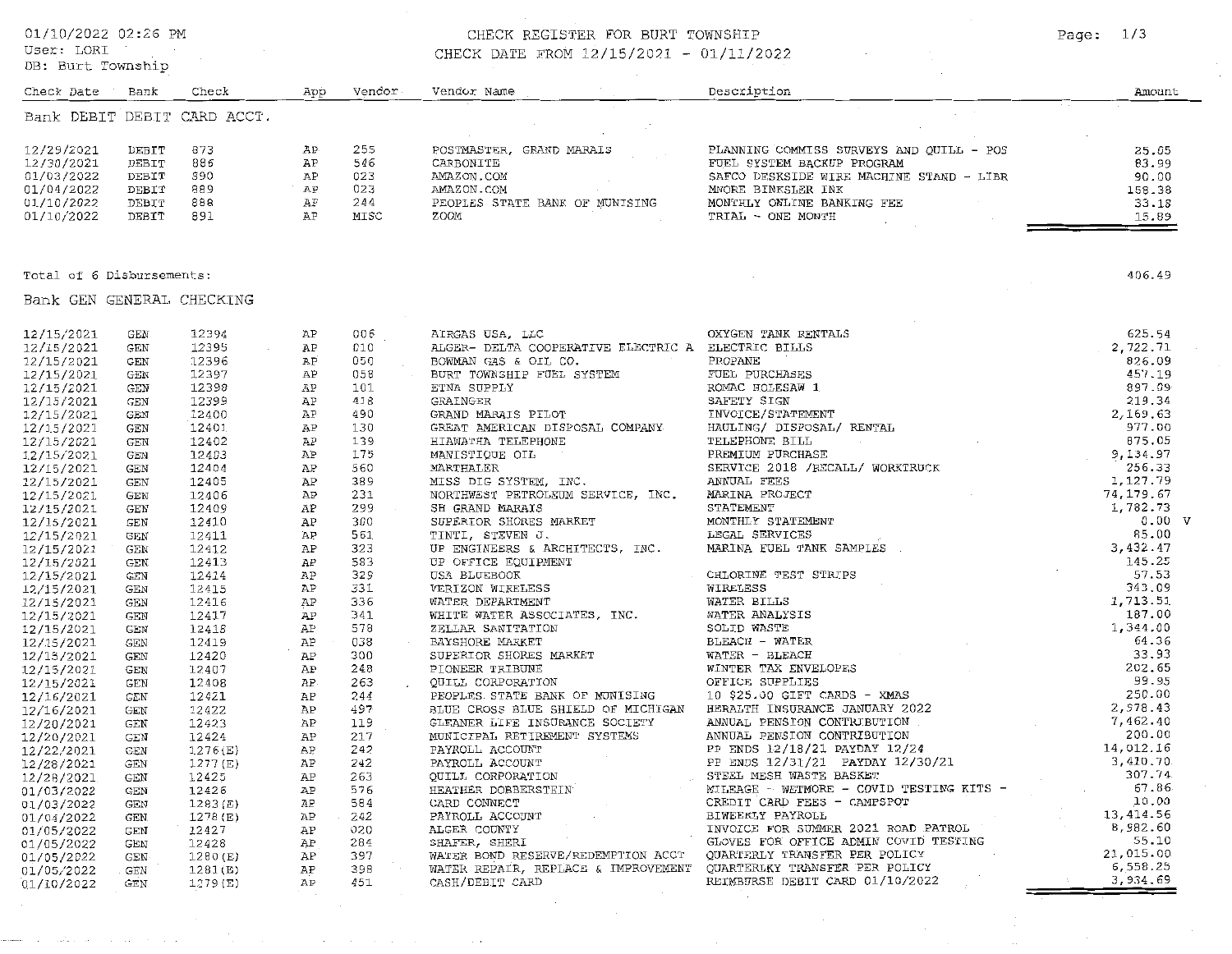01/10/2022 02:26 PM

User: LORI

### DB: Burt Township

### CHECK REGISTER FOR BURT TOWNSHIP

CHECK DATE FROM 12/15/2021 - 01/11/2022

Check Date Bank Check App Vendor Vendor Name Description Amount (1 Check Voided) .<br>Total of 41 Disbursements: 186,619.36 Bank PR CK PAYROLL CHECKING 12/22/2021 PR CK DD1339(A) **PR** 096 LUNDOUIST. DEBORAH 60.03 12/22/2021 PR CK 063 DD1340(A) PR WILSON, SUSANN 119.82 12/22/2021 PR CK PR 098 Corev, Linda DD1341(A) 157 32 12/22/2021 PR CK DD1342(A) PR 114 Pilon, Roger 447.22 DONGVILLO, TARA 12/22/2021 PR CK DD1343(A) **PR** 072 767.86 12/22/2021 PR. 083 SHAFER, SHERI PR CK DD1344(A) 769.98 12/22/2021 PR CK DD1345(A) PR 137 Morrison, Derek 873.27 12/22/2021 PR CK DD1346(A) PR 156 Dobberstein. Heather 969.58 12/22/2021 PR CK DD1347(A) DR  $102$ McShane, Lori 988.15 12/22/2021 PR CK DD1348(A) PR 119 Beek. Lee 1.208.84 PR CK PR 125 Warner, Joshua 12/22/2021 DD1349(A) 1,315.27 12/22/2021 PR CK DD1350(A)  $PR$ 005 BEEK, MICHAFL 2,005.92 12/24/2021 PR CK EFT1012(E) **PR** FEDERAL **FFTPS**  $3.010.10$ MERS EFT1013(E)  $\mathtt{PR}$ **MERS** 12/24/2021 PR CK 746.98 STATE OF MICHIGAN DEPARTMENT OF TREASURY 571.82 12/24/2021 PR CK EFT1014(E) PR 12/30/2021 PR CK DD1351 (A)  $PR$  $001$ BAILEY, LOUIS  $17.62$  $048$ WIETING, LAUREN 12/30/2021 PR CK DD1352(A) PR 18.47 12/30/2021 PR CK DD1353(A) PR 107 Coles-Desmond, Michael 30.84 PR 115 32.33 12/30/2021 PR CK 12240 Weaver, Dennis 12/30/2021 PR CK DD1354(A) PR 164 LUNDOUIST, CHRISTINE 44.04 170 SHAFFER, LAURENCE 12/30/2021 PR CK DD1355(A) PR 44.04 12241 PR 174 Irvine, Jennifer 44.04 12/30/2021 PR CK  $12/30/2021$ PR CK 12242 PR 153 BONTRAGER, PHILIP 46.17 DOBBERSTEIN, JORDAN  $157$ 48.46 12/30/2021 PR CK DD1356(A) PR 12/30/2021 PR CK DD1357(A)  $PR$ 019 HARBAUM, ROBERT 145.37 12/30/2021 PR CK DD1358(A) PR 054 BOWEN, KARLA  $217.02$ **PR OOR** BUGG, SHANE 233.47 12/30/2021 PR CK 12243  $036$ ROSS, DALE PR CK 12244 PR 355.55 12/30/2021 PR 096 LUNDQUIST, DEBORAH 12/30/2021 PR CK DD1359(A) 384.45 12/30/2021 PR 159 LUNDOUIST, LOUIS 411.14 PR CK DD1360(A) 108 McShane, Calvin 712.39 12/30/2021 PR CK DD1361(A)  $PR$ PR **FEDERAL** EFTPS 538.80 12/30/2021 PR CK EFT1015(E) 86.50 12/30/2021 PR CK EFT1016(E)  $\mathtt{PR}$ STATE OF MICHIGAN DEPARTMENT OF TREASURY 119.82 01/07/2022 PR CK DD1362(A) PR 063 WILSON, SUSANN PR CK PR 114 Pilon, Roger 448.77 01/07/2022 DD1363(A) DONGVILLO, TARA 770.93 01/07/2022 PR CK DD1364(A) PR 072 PR 083 SHAFER, SHERI 773.05 01/07/2022 PR CK DD1365(A) 137 Morrison, Derek 875.37 PR 01/07/2022 PR CK DD1366(A) 01/07/2022 PR CK DD1367(A) PR 156 Dobberstein, Heather 972.65 **PR** 102 McShane, Lori 991.22 01/07/2022 PR CK DD1368(A) Beek, Lee 1,178.58 PR CK DD1369(A)  $PR$ 119 01/07/2022 PR 125 Warner, Joshua 1.293.64 01/07/2022 PR CK DD1370(A) PR CK DD1371(A) PR 005 BEEK, MICHAEL 1.879.27 01/07/2022 01/07/2022 PR CK EFT1017(E) PR FEDERAL **EFTPS** 2.841.53 PR CK EFT1018(E) PR **MERS** MERS 717.54 01/07/2022 STATE OF MICHIGAN DEPARTMENT OF TREASURY 552.19 01/07/2022 PR CK EFT1019(E) **PR** 

Total of 46 Disbursements:

Bank TAX TAX FUND

 $12/15/2021$ TAX AP

3309

565

ALGER COUNTY LAND BANK

W2101-W2107 TAX DISBURSEMENTS

30.837.42

140.53

 $Pace:$  $2/3$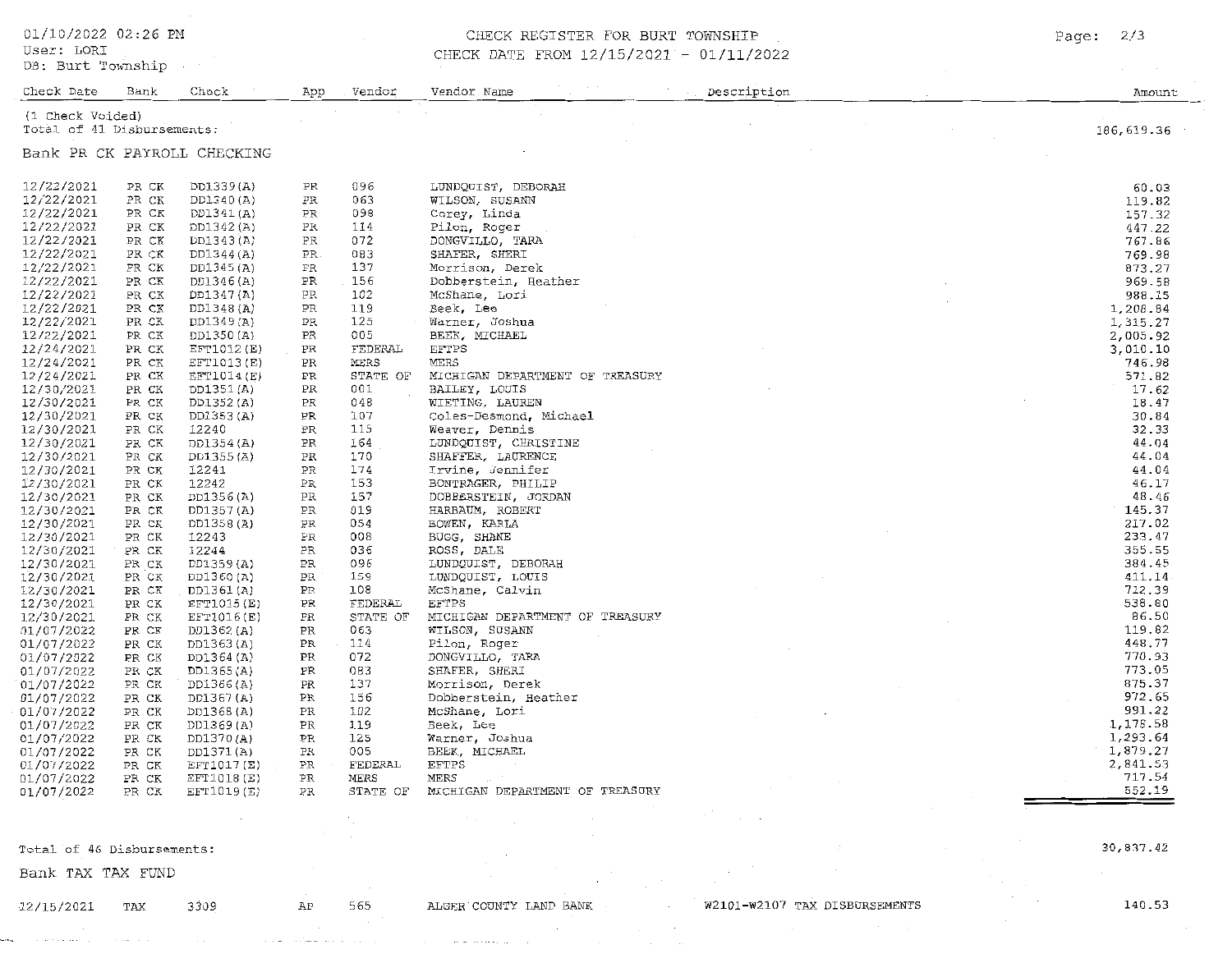DB: Burt Township

## $01/10/2022$  02:26 PM CHECK REGISTER FOR BURT TOWNSHIP Page: 3/3 CHECK DATE FROM 12/15/2021 - 01/11/2022

| Check Date | Bank | Check | App       | Vendor | Vendor Name                       | Description                              | Amount     |
|------------|------|-------|-----------|--------|-----------------------------------|------------------------------------------|------------|
| 12/15/2021 | TAX  | 3310  | <b>AP</b> | 020    | ALGER COUNTY TREASURER            | W2101-W2107 TAX DISBURSEMENTS            | 39,327.70  |
| 12/15/2021 | TAX  | 3311  | AP        | 564    | ALTRAN                            | W2101-W2107 TAX DISBURSEMENTS            | 6,885.83   |
| 12/15/2021 | TAX  | 3312  | AP        | MISC   | BELOTT JOHN & DEE LYNN R HAY ES   | 2021 Sum Tax Refund 002-106-004-20       | 1,825.27   |
| 12/15/2021 | TAX  | 3313  | AP        | 117    | GENERAL FUND                      | W2101-W2107 TAX DISBURSEMENTS            | 81,577.81  |
| 12/15/2021 | TAX  | 3316  | AP        | MISC   | SHAULL TIM J                      | 2021 Sum Tax Refund 002-112-001-12       | 851.80     |
| 12/15/2021 | TAX  | 3317  | AP        | MISC   | VOKATY ERIK JON                   | 2021 Sum Tax Refund 002-105-051-00       | 2,111.26   |
| 12/15/2021 | TAX  | 3314  | AP        | MISC   | HULBERT RONALD K                  | 2021 Win Tax Refund 002-162-013-00       | 98.00      |
| 12/15/2021 | TAX  | 3315  | AP        | MISC   | LAROSE JUSTIN                     | 2021 Sum Tax Refund 002-062-016-00       | 968.99     |
| 12/29/2021 | TAX  | 3318  | AP        | MISC   | FIRST NATIONAL BANK OF ST. IGNACE | 2021 Win Tax Refund 002-106-065-00       | 557.69     |
| 12/29/2021 | TAX  | 3319  | AP        | MISC   | GREAT LAKE MARINER / PILOT        | 2021 Win Tax Refund 002-900-134-00       | 11.19      |
| 12/29/2021 | TAX  | 3320  | AP        | MISC   | NEELY SANDRA K TRUST              | 2021 Win Tax Refund 002-106-072-00       | 200.37     |
| 12/29/2021 | TAX  | 3321  | AP        | MISC   | OLD MISSION BANK                  | 2021 Win Tax Refund 002-162-016-00       | 59.11      |
| 01/04/2022 | TAX  | 3322  | AP        | 020    | ALGER COUNTY TREASURER            | TAX DISBURSEMENT S2132-S2136 W2108-W2116 | 64, 110.21 |
| 01/04/2022 | TAX  | 3323  | AP        | 564    | ALTRAN                            | TAX DISBURSEMENT S2132-S2136 W2108-W2116 | 9,948.92   |
| 01/04/2022 | TAX  | 3324  | AP        | 059    | BURT TOWNSHIP SCHOOLS             | TAX DISBURSEMENT S2132-S2136 W2108-W2116 | 3,865.67   |
| 01/04/2022 | TAX  | 3325  | AP        | 117    | GENERAL FUND                      | TAX DISBURSEMENT S2132-S2136 W2108-W2116 | 117,973.91 |
| 01/04/2022 | TAX  | 3326  | AP        | 354    | MARESA                            | TAX DISBURSEMENT S2132-S2136 W2108-W2116 | 691.18     |
| 01/05/2022 | TAX  | 3327  | AP        | MISC   | SHERRIFF JOHN S                   | 2021 Win Tax Refund 002-563-010-00       | 10.00      |

Total of 19 Disbursements: 331,215.44

(1 Check Voided) Report Total of 112 Disbursements: 549,078.71